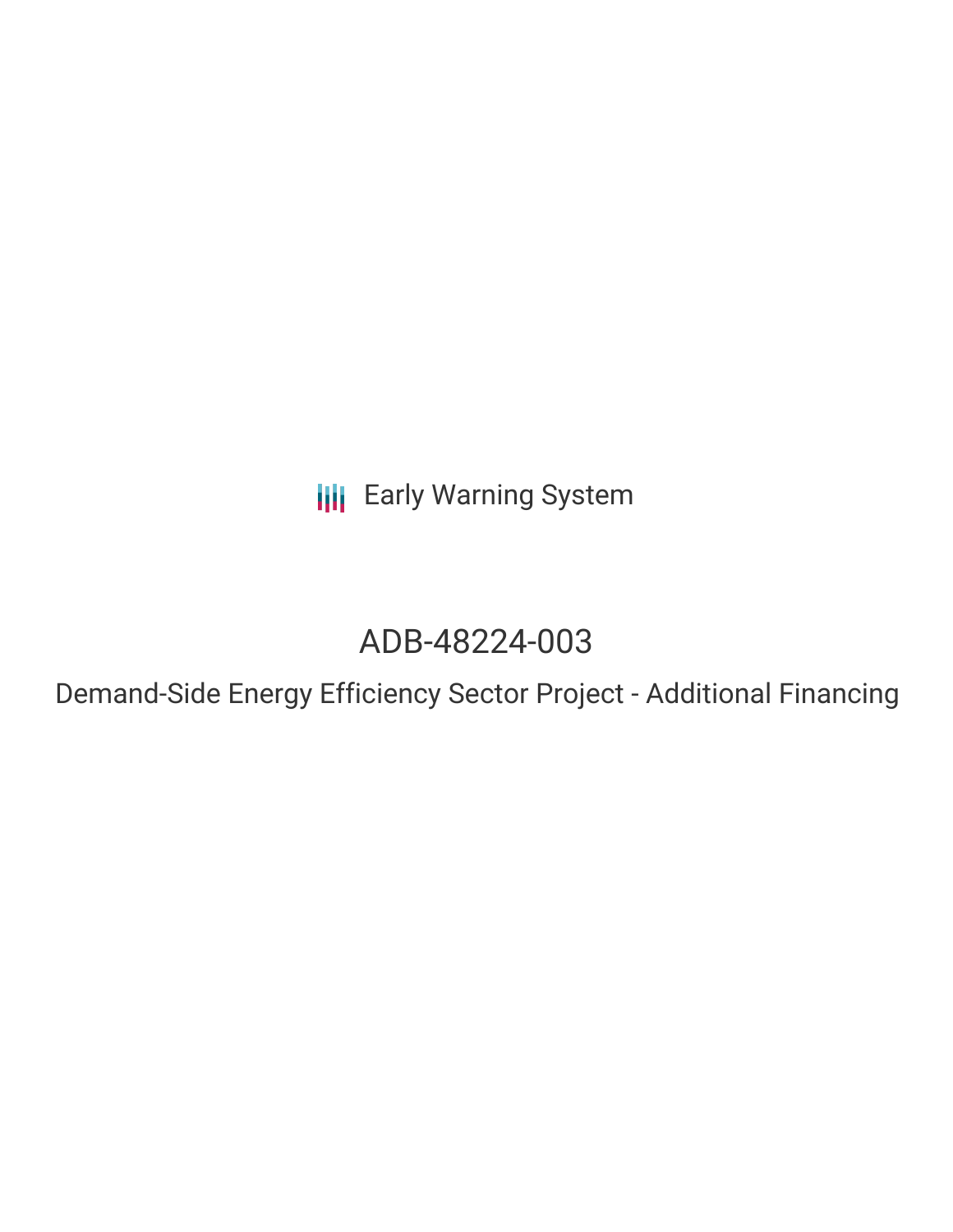

#### **Quick Facts**

| <b>Countries</b>              | India                                     |
|-------------------------------|-------------------------------------------|
| <b>Financial Institutions</b> | Asian Development Bank (ADB)              |
| <b>Status</b>                 | Approved                                  |
| <b>Bank Risk Rating</b>       | C                                         |
| <b>Voting Date</b>            | 2018-09-12                                |
| <b>Borrower</b>               | <b>Energy Efficiency Services Limited</b> |
| <b>Sectors</b>                | Energy                                    |
| <b>Investment Type(s)</b>     | <b>Advisory Services</b>                  |
| <b>Grant Amount (USD)</b>     | \$13.00 million                           |
| <b>Project Cost (USD)</b>     | \$13.00 million                           |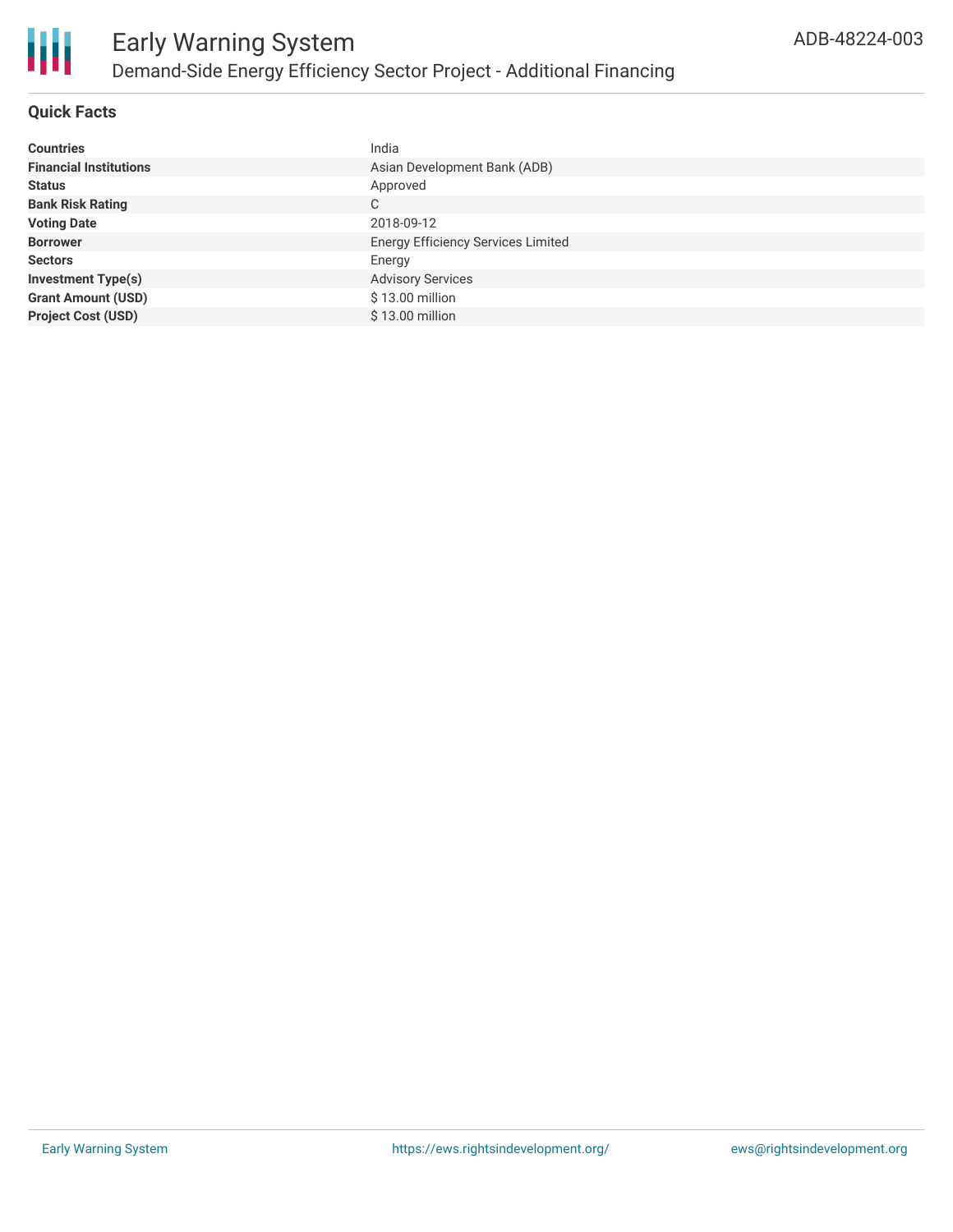

#### **Project Description**

According to the bank document, "the main activities under the ADB-administered Global Environment Facility (GEF) cofinance component include: 1) gender inclusive social marketing campaigns to increase awareness of energy efficiency at multiple levels, 2) design and establishment of an energy efficiency revolving fund (EERF), to be managed by Energy Efficiency Services Limited (EESL), 3) pilot subproject investments in at least three new technology areas as part of EESL's expansion plans, and 4) defining future investment opportunities in new energy efficiency markets, including project pipeline for the EERF."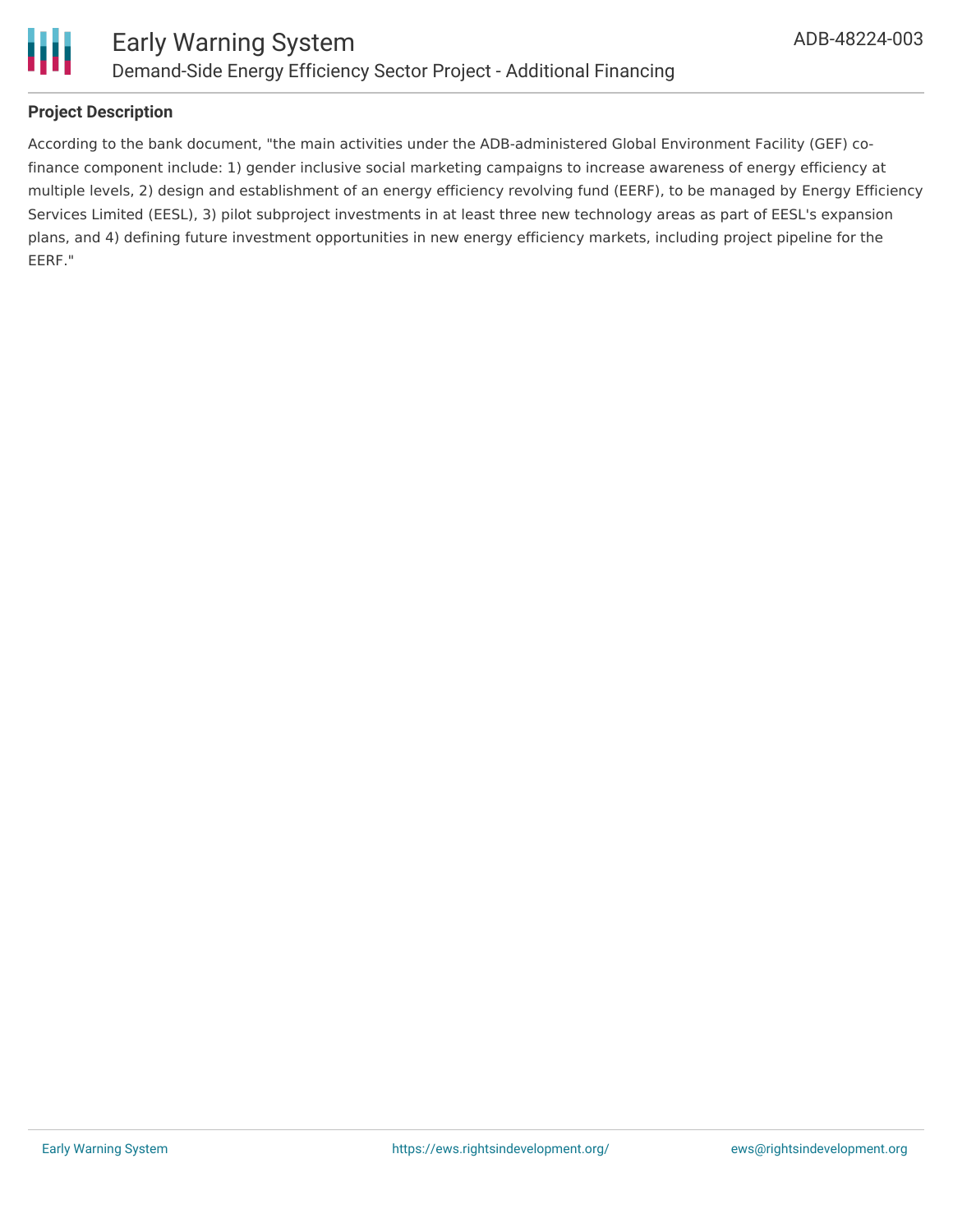

#### **Investment Description**

Asian Development Bank (ADB)

Cofinancing:

Global Environment Facility US\$ 13 million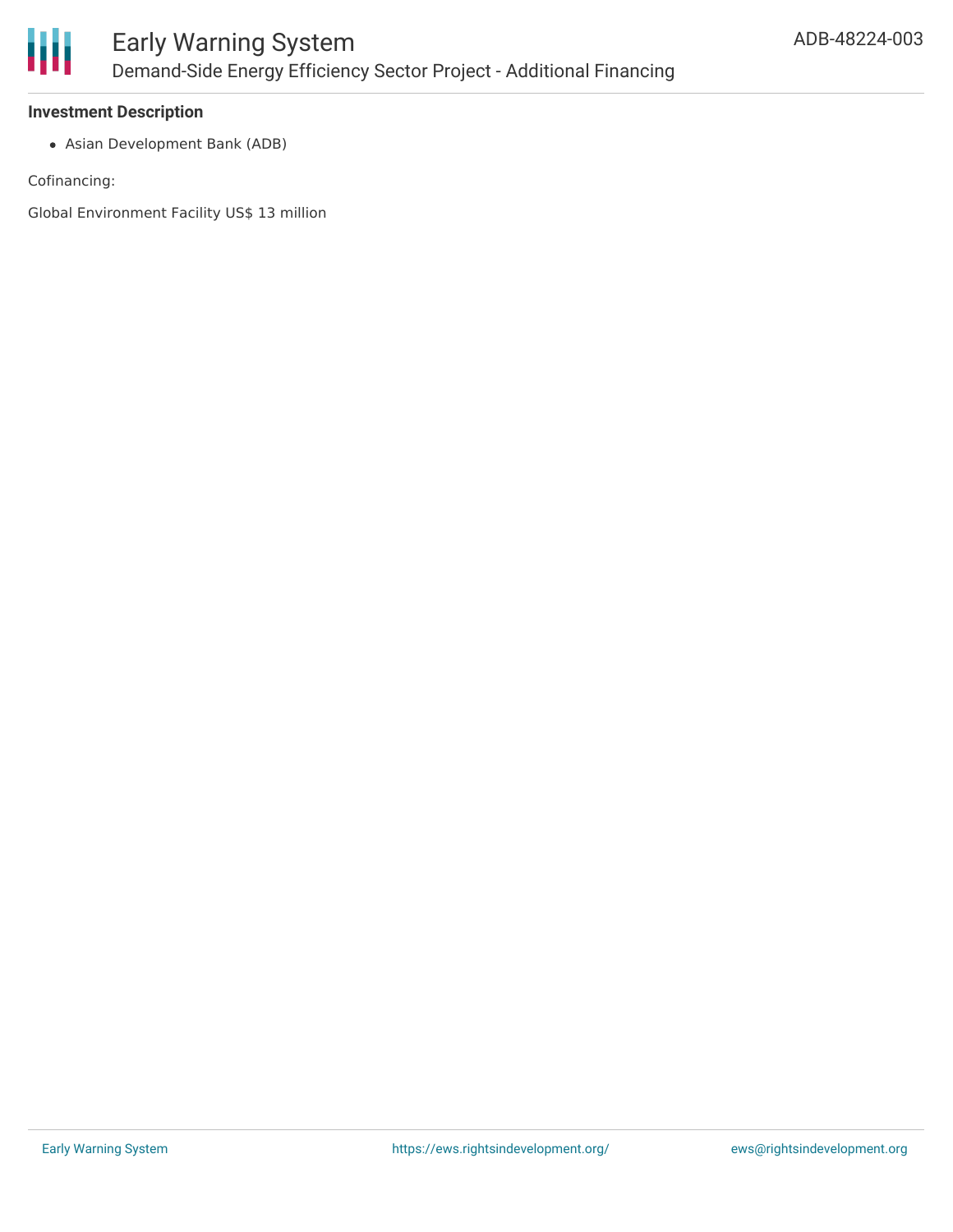

## Early Warning System

## Demand-Side Energy Efficiency Sector Project - Additional Financing

| <b>Private Actor 1</b>   | <b>Private Actor</b><br>1 Role | <b>Private Actor</b><br>Sector | <b>Relation</b>          | <b>Private Actor 2</b>                    | <b>Private Actor</b><br>2 Role | <b>Private Actor</b><br>2 Sector |
|--------------------------|--------------------------------|--------------------------------|--------------------------|-------------------------------------------|--------------------------------|----------------------------------|
| $\overline{\phantom{0}}$ |                                | $\overline{\phantom{a}}$       | $\overline{\phantom{0}}$ | Energy Efficiency Services Limited (EESL) | Client                         | $\overline{\phantom{0}}$         |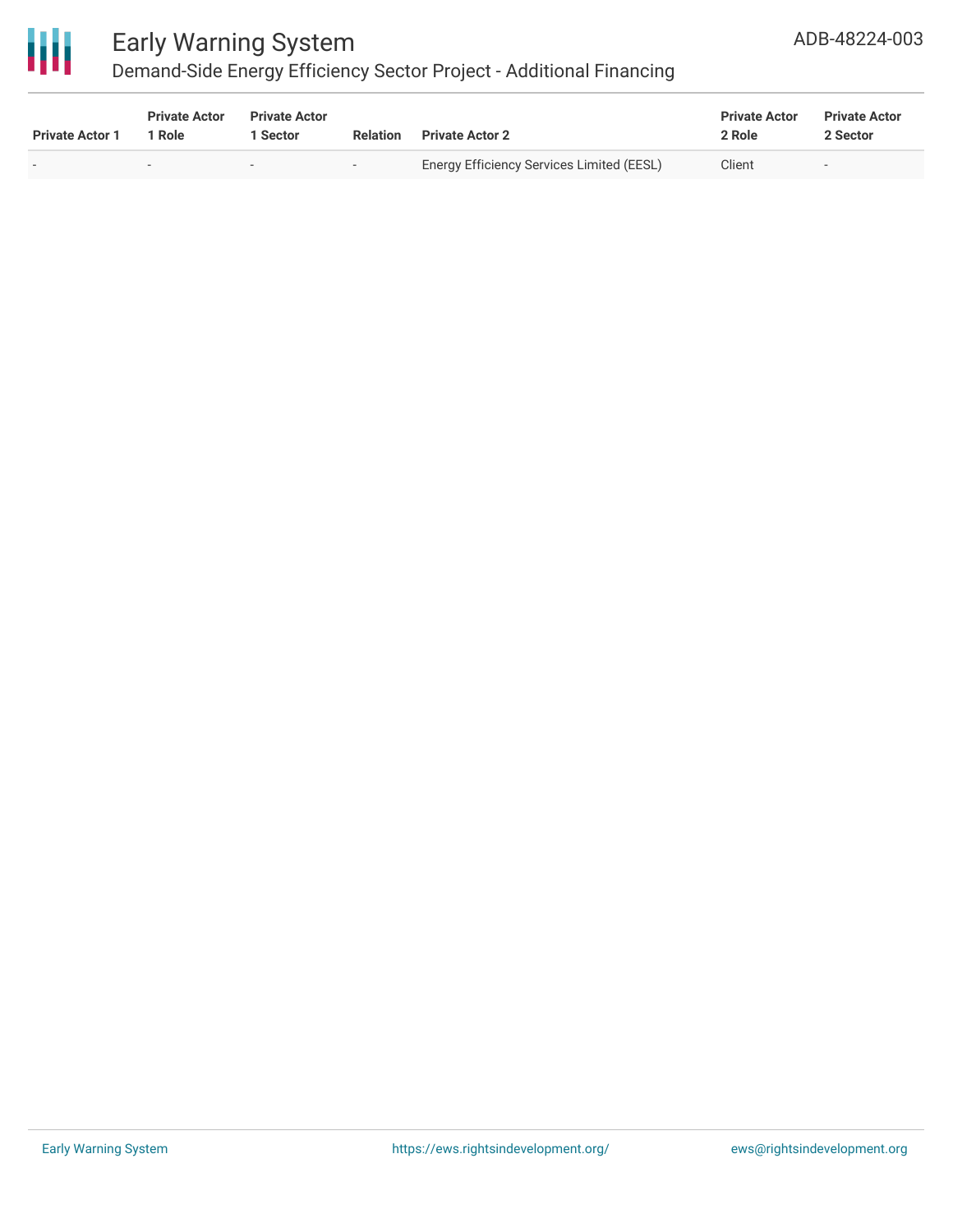

**Contact Information**

**Responsible ADB Officer** Acharya, Jiwan S. **Responsible ADB Department** South Asia Department **Responsible ADB Division** Energy Division, SARD **Executing Agencies** Energy Efficiency Services Limited A-13, IWAU Building, 4th Floor Sector-1, Noida - 201301 Uttar Pradesh

#### **ACCOUNTABILITY MECHANISM OF ADB**

The Accountability Mechanism is an independent complaint mechanism and fact-finding body for people who believe they are likely to be, or have been, adversely affected by an Asian Development Bank-financed project. If you submit a complaint to the Accountability Mechanism, they may investigate to assess whether the Asian Development Bank is following its own policies and procedures for preventing harm to people or the environment. You can learn more about the Accountability Mechanism and how to file a complaint at: http://www.adb.org/site/accountability-mechanism/main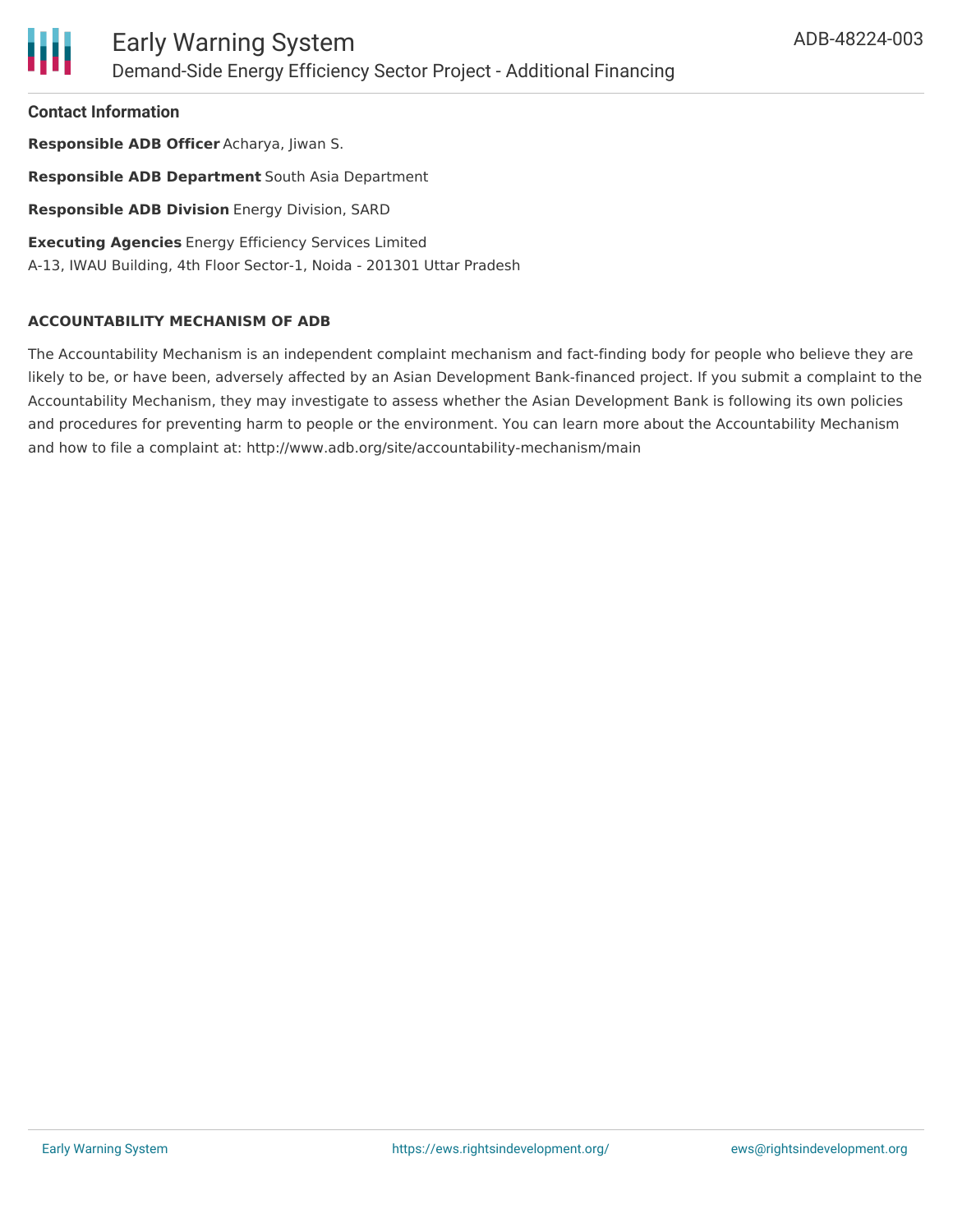

## Early Warning System Demand-Side Energy Efficiency Sector Project - Additional Financing

#### **Bank Documents**

• Project [Disclosure](https://ewsdata.rightsindevelopment.org/files/documents/03/ADB-48224-003.pdf) PDF [\[Original](https://www.adb.org/printpdf/projects/48224-003/main) Source]